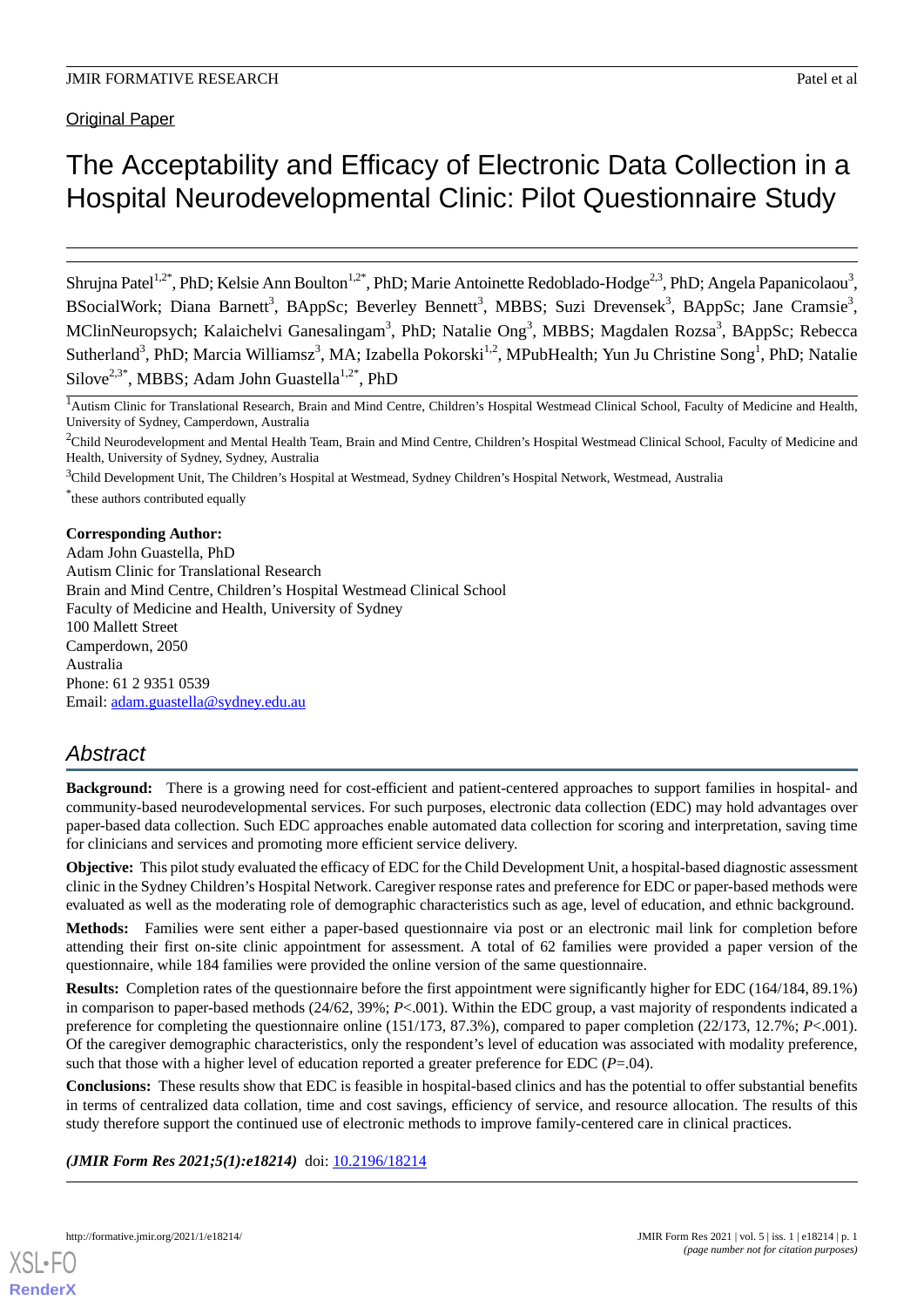#### **KEYWORDS**

electronic data collection; family-centered care; hospital-based data collection

# *Introduction*

Electronic data collection (EDC) has been at the center of debate about the future of 21st century health care [[1-](#page-6-0)[3](#page-6-1)]. Such approaches have the potential to save billions in health care costs through improved data capture and clinical service responses that allow for more efficient patient-centered care [[4](#page-6-2)[-7](#page-7-0)]. There has, however, been a slow uptake of EDC approaches in clinical services globally, and limited evidence of successful technology integration in public hospital settings [[5](#page-7-1)[,8](#page-7-2)-[10\]](#page-7-3). For instance, in most hospital-based clinics across Australia, data collection is largely paper based. Electronic medical records are being introduced in hospitals; however, this process has been slow and data entry into electronic medical records remains less than systematic [\[11](#page-7-4)]. As a result, a recent inquiry report by the Australian Government Productivity Commission suggested that Australia was falling behind in utilizing health care data for data linkage between health services for research purposes [[12\]](#page-7-5).

Despite these issues, EDC offers many benefits, warranting its evaluation in public health service settings. EDC provides the opportunity to engage families in more efficient services. For instance, patients can conveniently access forms and staff require less time to monitor, analyze, and interpret the gathered data, allowing for swift provision of feedback to patients and families [[13](#page-7-6)[,14](#page-7-7)]. In addition to this increased efficiency, EDC has been shown to result in fewer human errors in data processing and enables collection of data from a broader geography, increasing completeness of data collation and freeing clinical service resources for other needs, ultimately improving service outcomes [[15,](#page-7-8)[16](#page-7-9)]. The collection and integration of large amounts of data may then be better used to support clinical and research services that operate across rural and remote settings, where on-site attendance can be difficult [\[15](#page-7-8)-[17\]](#page-7-10).

One public health setting that could benefit considerably from EDC is child diagnostic and assessment services, specifically those clinics that assess children with neurodevelopmental concerns. These neurodevelopmental clinics aim to provide assessments at the earliest possible time in a child's development to increase the opportunity for earlier assessment, diagnosis, and intervention [[18](#page-7-11)[-20](#page-7-12)], with growing evidence that early intervention is associated with better long-term outcomes for the child and family [\[21](#page-7-13)[,22](#page-7-14)]. Currently, however, public services are inundated with assessment requests, long wait lists, and limited resources to complete these tasks. These clinics typically do not use EDC, relying instead on pencil and paper for the vast majority of assessments. These public neurodevelopmental clinics are also more likely to provide services to a higher proportion of children and caregivers from disadvantaged backgrounds, those of lower socioeconomic status, and a higher proportion of linguistically diverse and indigenous communities in comparison to private clinical practices. It is, therefore, important to evaluate the utility of EDC in services that attend to these diverse patient populations.

Prior research has shown that demographic factors, such as age, socioeconomic status, level of education, language, and ethnicity may influence the completion of online data collection [[23\]](#page-7-15). For example, socioeconomic deprivation (measured by the Scottish Index of Multiple Deprivation) and age (>70 years) have been associated with poorer completion of EDC in an orthopedic clinic in Scotland. Socioeconomic deprivation and age were both independently associated with lack of internet access [[24\]](#page-7-16), which may have contributed to the study findings. Similarly, a study of orthopedic surgery patients in California found that patients who were older (>75 years), of Hispanic or Black ethnicity, and had Medicare or Medicaid insurance were less likely to complete EDC patient-reported outcome surveys [[25\]](#page-7-17). The authors argued that internet use is less prevalent among older patients, who formed much of the Medicare group. Additionally, Medicaid insurance includes low-income and vulnerable families who may not have had internet access to complete EDC surveys [\[25](#page-7-17)].

This study aimed to evaluate an initial pilot for EDC in one of Australia's busiest child diagnostic and assessment services, the Child Development Unit (CDU) at The Children's Hospital Westmead, part of the publicly funded Sydney Children's Hospital Network, Australia. The CDU assesses approximately 600 children per year, referred by pediatricians, who present with complex neurodevelopmental problems. The CDU provides multidisciplinary neurodevelopmental assessments to the state of New South Wales, with some families attending from regional and rural areas, and a high proportion of families from culturally and linguistically diverse backgrounds. Assessment in the CDU begins with gathering information on family and developmental history, via a questionnaire completed by caregivers before attending their first appointment. The CDU has traditionally mailed a paper version of this questionnaire to families prior to their appointment, with families asked to post the completed questionnaire back to the clinic ahead of their appointment so that clinicians can be prepared for the on-site assessments. Clinicians have noted, however, that response rates have been consistently low, with less than 50% of families returning the questionnaire. Such problems lead to delays in terms of clinicians needing to complete and interpret the questionnaire with the family during their appointment.

To the best of our knowledge, this is the first study to assess EDC in a child development clinic. In this pilot study, we digitized the CDU's caregiver questionnaire into a format that families could access via email and complete electronically in a secure, convenient, and efficient manner. We aimed to examine whether this would improve response rates for the questionnaire when compared to the paper version. We also investigated whether families preferred the electronic modality over the paper version, and the demographic characteristics that were associated with these preferences.

 $XSI - F($ **[RenderX](http://www.renderx.com/)**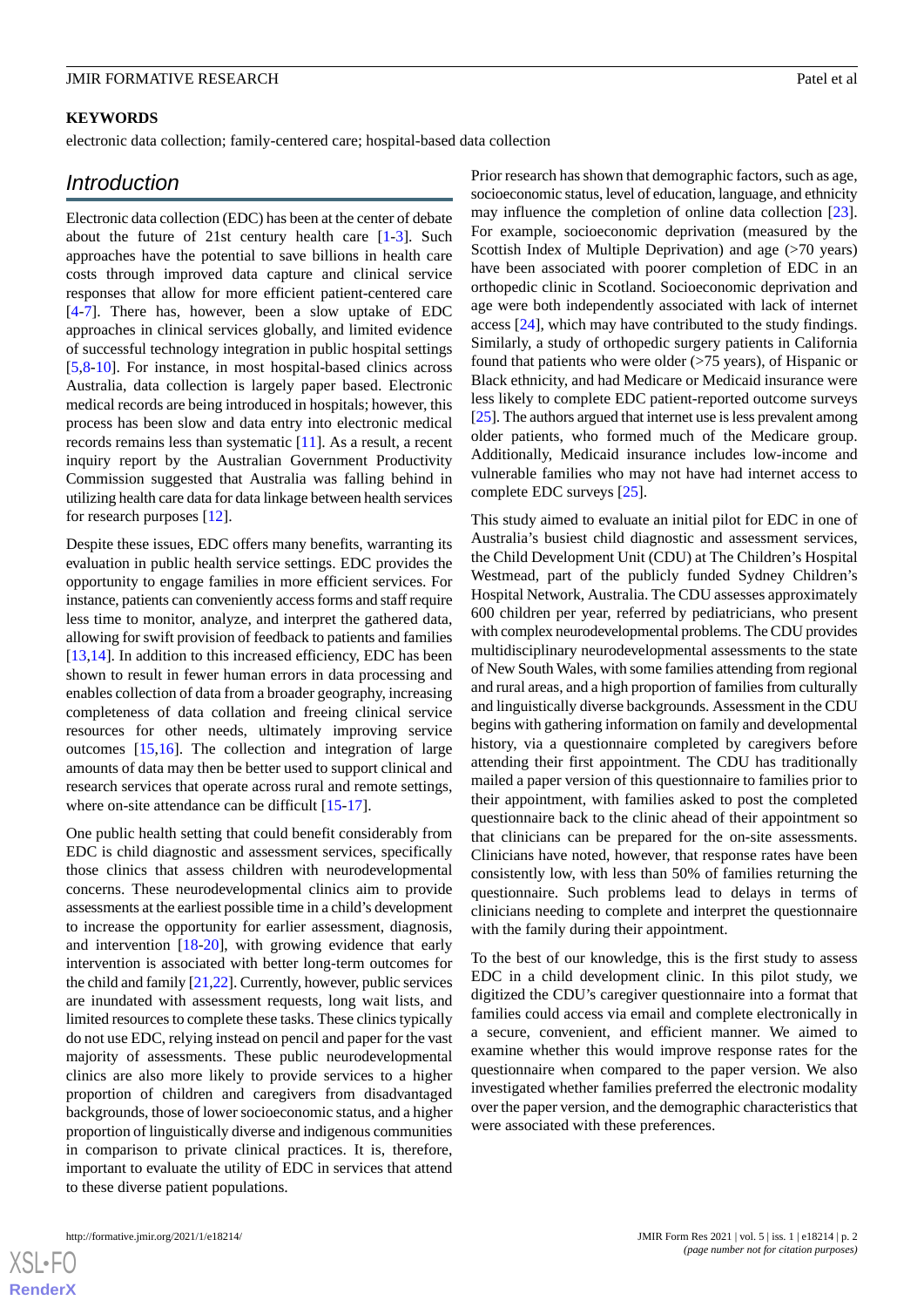# *Methods*

#### **Setting**

A total of 246 families who had an appointment in 2018-2019 with the CDU for the initial developmental assessment of their child were invited to participate in this study. Participants were consecutively recruited into this research study using opt-out informed consent methods. This study was approved by the Sydney Children's Hospital Network Ethics Committee (LNR/17/SCHN/293). The first 62 families entered into this study were sent the paper questionnaire by post. Subsequently, the service transitioned to EDC methods, and a further 184 families were sent the questionnaire via email. No family declined to participate in this study.

Children are referred to the CDU for assessment of complex neurodevelopmental difficulties, including possible autism spectrum disorder, intellectual disabilities, global developmental delay, or specific learning disorders. Prior to their appointment at the CDU, families are expected to complete a 6-page questionnaire, covering demographic information, family history, and child developmental history. The questionnaire has a Flesch Reading Ease score of 76.7, indicating fairly easy readability that should be understood by 12- to 15-year olds [[26\]](#page-7-18). These data enable the CDU to assemble a suitable team and prepare the relevant assessment measures before the appointment. Originally completed by families on paper, we digitized the questionnaire, creating a digital form on the Research Enterprise Data CAPture (REDCap) platform. REDCap is an electronic data capture tool endorsed by the University of Sydney for the secure collection of all research

data [[27,](#page-7-19)[28](#page-8-0)]. REDCap is designed to support data capture for research studies and allows questionnaires to be emailed to families ahead of their appointment. Families can click on the link provided in the email invitation to open the questionnaire. Data are automatically saved in REDCap as they are entered in the online form. Once the family exits the form, it is immediately available for clinicians to view.

#### **Procedure**

As per the existing CDU procedure, families were advised of their scheduled appointment via phone. During this phone call, they are informed that a questionnaire will be posted to them and are instructed to complete it and post it back to the clinic. A week before their appointment, families who have not returned the questionnaire via post receive a reminder phone call to do so. Those families who have not returned the questionnaire by the time of their appointment are required to complete it on the day of their appointment with a member of the clinical team (social worker or clinical nurse consultant). In this study, we implemented a pilot REDCap procedure for completion of the questionnaire. Families were advised by phone of their appointment confirmation and told to expect an email inviting them to complete the questionnaire on the REDCap platform. A week before their appointment, an email reminder was sent automatically via REDCap to families who had not completed the questionnaire. Families who had not completed the questionnaire by the time of their appointment were required to complete it on the day of their appointment with a member of the clinical team (social worker or clinical nurse consultant). The existing CDU procedure and pilot REDCap procedure are outlined in [Figure 1.](#page-3-0)

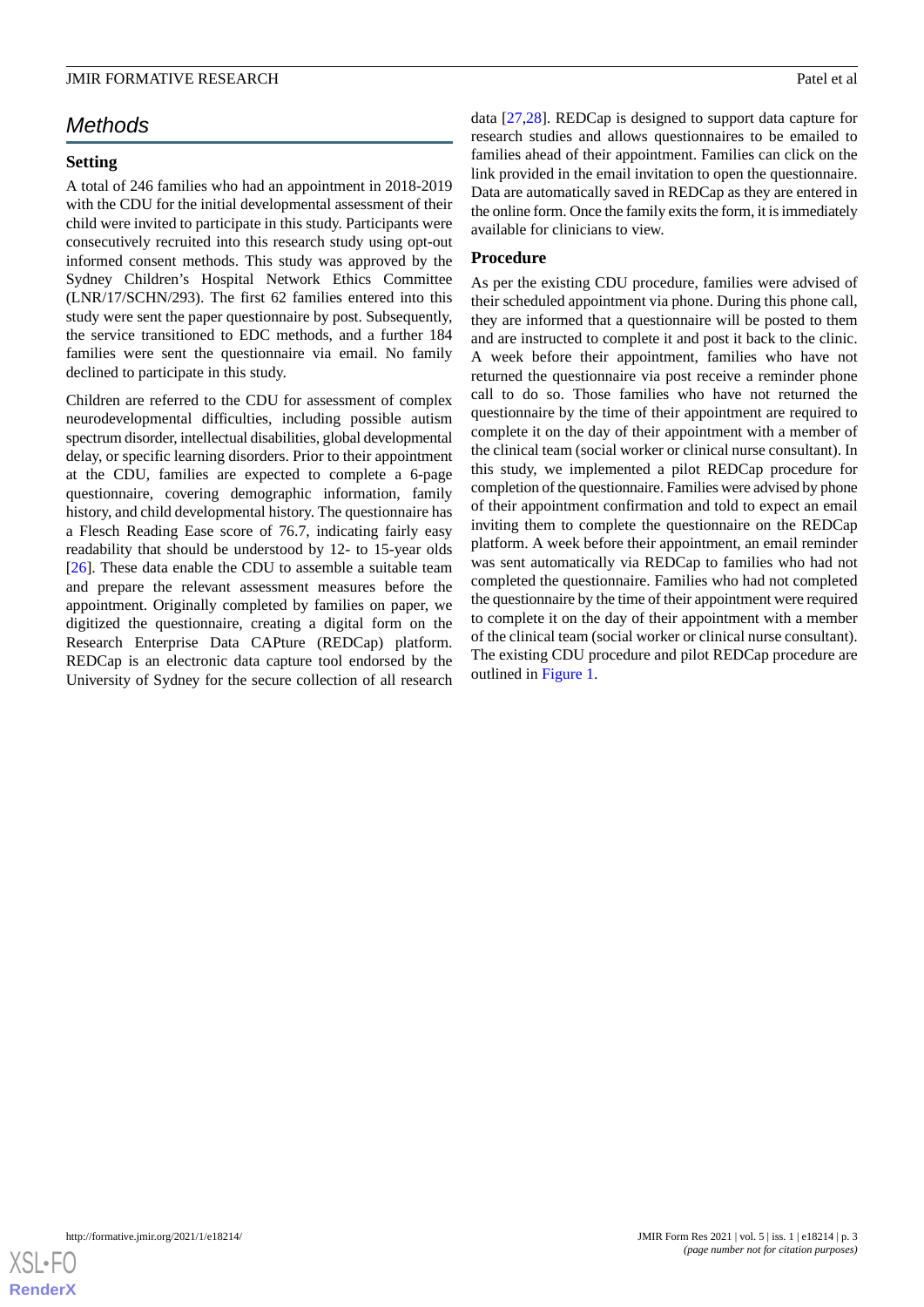<span id="page-3-0"></span>**Figure 1.** Flow chart of procedures for questionnaire completion modes and response rates for each mode. Numbers in parentheses describe the response rate for each mode.



#### **Statistical Analyses**

Response rates were compared for questionnaires sent to families via post (paper completion rates) and those sent to families via email (EDC completion rates). Differences in questionnaire response rates for the postal (existing CDU procedure) and EDC (pilot REDCap procedure) groups were analyzed using chi-square tests.

Within the EDC group, we conducted additional chi-square tests to assess questionnaire modality preference (online or paper). To investigate the influence of demographic characteristics (age, primary language spoken, and highest level of education of caregiver completing questionnaire) on questionnaire modality preference in the EDC group, independent samples *t* tests and chi-square tests were used. Additionally, given that the CDU services families from diverse ethnic backgrounds, chi-square tests were used to assess questionnaire modality preference in respondents who requested an interpreter for the developmental assessment, and respondents who identified as being Aboriginal or Torres Strait Islander (ATSI).

# *Results*

# **Study Population**

Data were collected from 246 families across 2018 and 2019. Postal data were collected on 62 families seen in a 3-month period between June and August 2018, and online data were collected on 184 families seen between March and November 2019. [Table 1](#page-4-0) shows the distribution of responding across the postal and EDC groups.

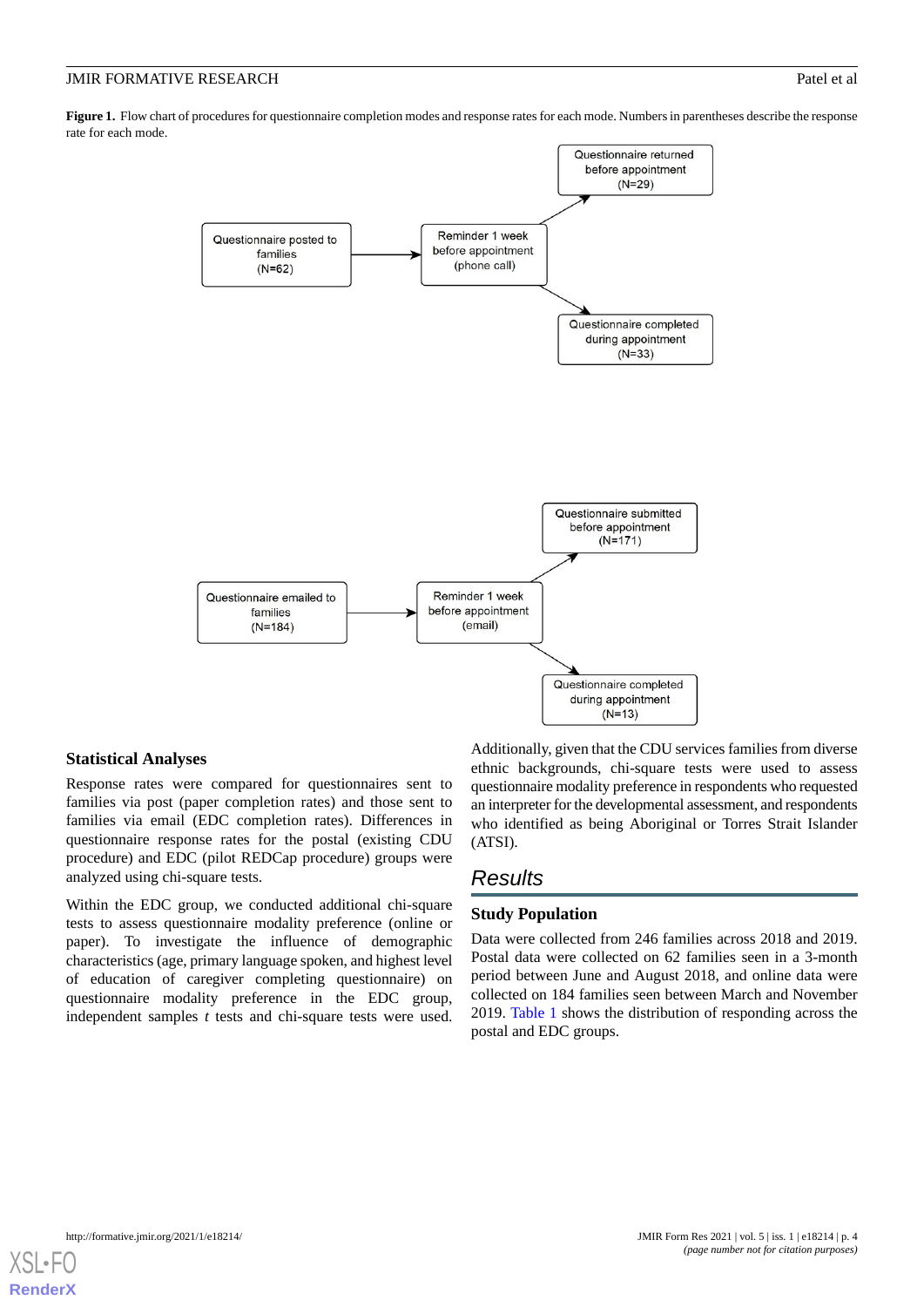| Questionnaire completion status        | Postal, $n$ $(\%)$ | $EDCa$ , n $(\%)$ |
|----------------------------------------|--------------------|-------------------|
| Completed before appointment           | 24 (38.7)          | 164(89.1)         |
| Partially completed before appointment | 5(8.1)             | 7(3.8)            |
| Completed during appointment           | 33(53.2)           | 10(5.4)           |
| Partially completed during appointment | 0(0.0)             | 3(1.6)            |

<span id="page-4-0"></span>Table 1. Questionnaire response rates for the postal (N=62) and EDC (N=184) groups.

<sup>a</sup>EDC: electronic data collection.

## **Differences in Response Rates Between the Postal and EDC Groups**

As shown in [Table 1](#page-4-0), there was a significantly higher response rate in the EDC group (164/184, 89.1%) compared to the postal group (24/62, 39%;  $\chi^{2}{}_{3}$ =78.8, *P*<.001). There was no variability in the number of partially completed responses between the EDC (10/184, 5.4%) and postal (5/62, 8%) groups ( $\chi^2$ <sub>1</sub>=0.2, *P*=.17).

#### **Modality Preference**

As shown in [Table 2](#page-4-1), families in the EDC group reported a significantly greater preference for completing and submitting the questionnaire online (151/173, 87.3%) compared to via post  $(22/173, 12.7\%; \chi^2_1=96.2, P<.001)$ . This preference did not vary as a function of when the questionnaire was completed (ie, prior to or during appointment) or the amount of the questionnaire completed (ie, partial or full completion).

<span id="page-4-1"></span>**Table 2.** Modality preference for questionnaire completion in the  $EDC<sup>a</sup>$  group.<sup>b</sup>

| Questionnaire completion status        | Paper preference, n (%) | Online preference, $n$ $(\%)$ |
|----------------------------------------|-------------------------|-------------------------------|
| Completed before appointment           | 21(12.1)                | 143 (82.7)                    |
| Partially completed before appointment | 0(0.0)                  | 1(0.6)                        |
| Completed during appointment           | 1(0.6)                  | 7(4.0)                        |

<sup>a</sup>EDC: electronic data collection.

**b**Preference data missing for 11/184 families (6% of online sample). Percentages reported on the 173 respondents with completed preference data.

# **Influence of Demographic Characteristics on Questionnaire Modality Preference**

[Table 3](#page-5-0) displays key demographic characteristics for individuals who completed the questionnaire in the EDC group. Caregiver ages ranged from 24 to 72 years (mean 37.41 [SD 7.05]) and most respondents (145/173, 83.8%) reported English as the main language spoken at home, either alone or in conjunction with a second language. Education level of caregivers who completed the questionnaires was stratified into nontertiary education (high school/vocational/trade) or tertiary education (undergraduate degree/postgraduate degree). In considering the influence of these characteristics on modality preference, the age of the person completing the questionnaire did not influence

preference for online compared to paper completion,  $t_{167}=0.99$ , *P*=.32, nor did the primary language spoken by the person completing the questionnaire,  $\chi^2$ <sub>2</sub>=2.9, *P*=.24. However, our results revealed an association between education level and questionnaire modality preference,  $\chi^2$ <sub>2</sub>=4.2, *P*=.04. Overall, those individuals who had received tertiary education were less likely to report a preference for completing the questionnaire on paper, relative to those individuals who had received nontertiary education. Looking at the education levels of individuals who reported a preference for completing the online questionnaires, the opposite pattern was observed, such that a higher proportion of tertiary educated individuals reported a preference for online completion, compared to nontertiary educated individuals.

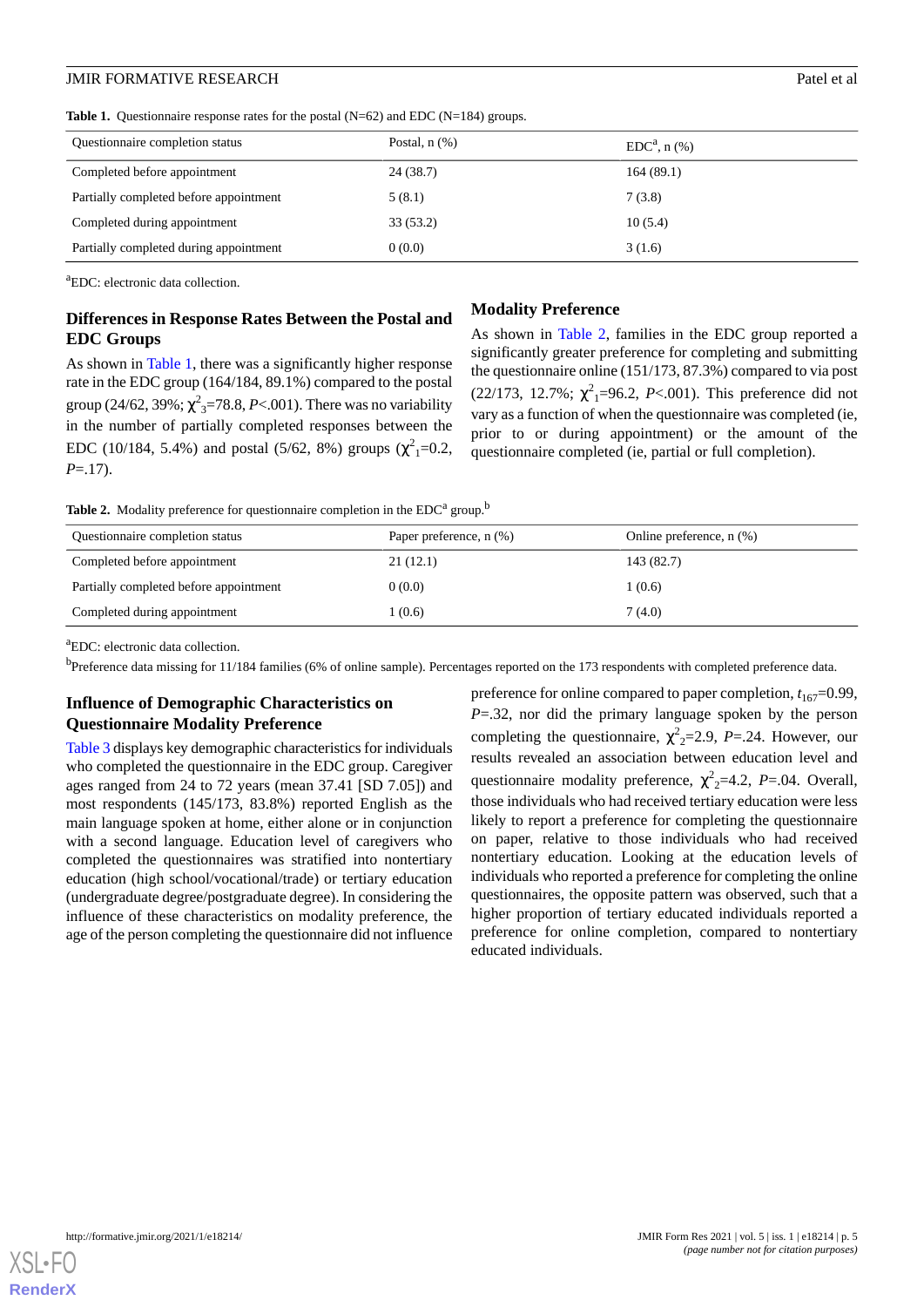<span id="page-5-0"></span>Table 3. Demographic characteristics by questionnaire modality preference in the EDC<sup>a</sup> group.

| Characteristic                                             | Paper preference | Online preference | $P$ value <sup>b</sup> |
|------------------------------------------------------------|------------------|-------------------|------------------------|
| Age (years), mean (SD)                                     | 36.02(7.02)      | 37.62 (7.06)      | .32                    |
| Primary language spoken, n $(\%)^c$                        |                  |                   | .24                    |
| English only                                               | 11(6.4)          | 86 (49.7)         |                        |
| English and other language                                 | 5(2.9)           | 43 (24.9)         |                        |
| Other language only                                        | 6(3.5)           | 20(11.6)          |                        |
| Highest level of education, $n \left(\frac{9}{6}\right)^d$ |                  |                   | .04                    |
| Nontertiary                                                | 15(8.7)          | 66 (38.2)         |                        |
| Tertiary                                                   | 7(4.0)           | 81 (46.8)         |                        |

<sup>a</sup>EDC: electronic data collection.

<sup>b</sup>*P* value for independent samples *t* test (age) and chi-square test of independence (primary language spoken and highest level of education) for any group differences.

 $\text{``Two respondents (2/173, 1.2%) did not provide information about primary language spoken at home.}$ 

<sup>d</sup>Four respondents (4/173, 2.3%) did not provide information about highest level of education.

<span id="page-5-1"></span>[Table 4](#page-5-1) shows questionnaire modality preferences (online or paper) for caregivers who requested an interpreter for the assessment (10/173, 5.8%), and caregivers of ATSI origin (10/173, 5.8%). Within both subgroups of caregivers, there was

no statistically significant difference in the number of families preferring online or paper completion (*P*=.53 and .21, respectively).

Table 4. Questionnaire modality preference for caregivers requesting an interpreter and ATSI caregivers in the EDC<sup>a</sup> group.<sup>b</sup>

| Characteristic                  | Paper preference, n (%) | Online preference, $n$ (%) | P value |
|---------------------------------|-------------------------|----------------------------|---------|
| Families requesting interpreter | 4(2.3)                  | 6(3.5)                     | ر ر.    |
| ATSI <sup>c</sup> origin        | 3(1.7)                  | 7 (4.0)                    | ل ک.    |

<sup>a</sup>EDC: electronic data collection.

 $<sup>b</sup>$ Ten respondents (10/173, 5.8%) requested an interpreter for the assessment. A further 10 respondents (10/173, 5.8%) identified as being ATSI. There</sup> was no overlap between these subgroups of respondents.

<sup>c</sup>ATSI: Aboriginal or Torres Strait Islander.

# *Discussion*

The results of this study show that EDC was associated with significantly increased questionnaire completion rates (*P*<.001) from caregivers prior to attending their first appointment. Response rates from EDC were more than double the rate from paper-based data collection methods. This overall superior completion rate was shown across families of different ethnic backgrounds and from caregivers with different education levels. Almost 90% (151/173, 87.3%) of caregivers who completed EDC reported a continued preference for using EDC over paper-based methods. This preference did not vary as a function of age, primary language spoken, or belonging to a minority subgroup. Consistent with previous findings, however, a higher level of education (tertiary compared to nontertiary) appeared to be associated with modality preference [\[23](#page-7-15)]. Of those caregivers who indicated a preference for the paper version, a greater proportion reported nontertiary education as their highest level. Overall, this pilot study supports the continued evaluation of EDC to improve efficiency, cost, and clinical and research services in public hospital–based child development clinics and

supports its utility across diverse education levels and cultural groups [[29\]](#page-8-1).

Our finding of reduced questionnaire completion rates when paper-based data collection methods were used align with the clinical experiences of the CDU team, with staff reporting a long history of low response rates for the paper version of the questionnaire. This low response rate results in added clinical burden, as clinicians are required to complete the questionnaire with families at the time of their on-site appointment. This is far from ideal, given the logistics involved in preparing for each on-site assessment. For instance, the CDU carries out approximately 15 comprehensive assessments per week, spanning 1-3 full days. Assessments include tests of intelligence, developmental delay, language, neuropsychological assessments, comprehensive parent interviews, and medical examinations. Assessments are complex, requiring specific rooms, materials, and team members to be organized in advance. Without receiving the completed questionnaire prior to a family's appointment, the team of multidisciplinary clinicians are unable to adequately prepare for the type of assessment required in advance of the appointment. Our findings indicate that response rates are markedly improved when EDC is used, thereby giving



[XSL](http://www.w3.org/Style/XSL)•FO **[RenderX](http://www.renderx.com/)**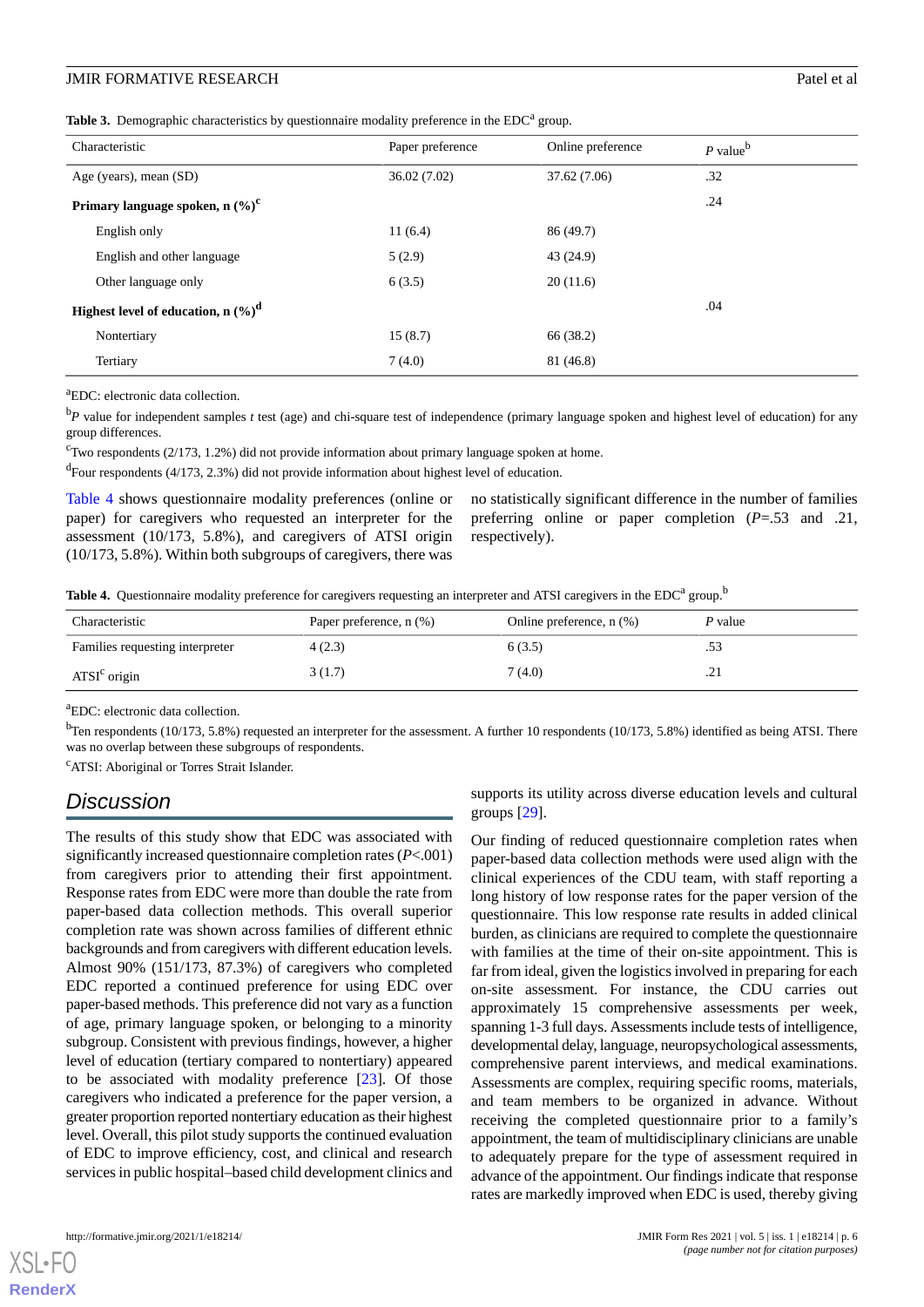the clinical team time to adequately prepare for assessments and optimizing time with families during assessments.

The increased response rates for the online questionnaire may be related to the increased preference seen for the electronic mode of completion [\[30](#page-8-2)-[32\]](#page-8-3). Of note, in this study, we found that respondent age did not influence questionnaire preference for EDC. This finding is in contrast to previous studies that have reported a link between respondent age, response rates, and modality preferences [[24,](#page-7-16)[25](#page-7-17),[33\]](#page-8-4). Past studies have reported, however, that older age (eg, >60 years) is associated with greater preference for paper-based methods [[33\]](#page-8-4). Given our sample principally comprised parents of young children, with a mean age of 37 and only 1 respondent above the age of 60, future studies may need to evaluate the utility of EDC in this service where primary caregivers are older (eg, grandparents). Our study also showed that the primary language spoken by the respondent did not influence questionnaire modality preference. Families who spoke a primary language other than English did not show differential preferences. Moreover, for 2 minority subgroups, namely, families who requested an interpreter for the assessment and families of ATSI origin, we did not observe an increased preference for paper-based methods compared to EDC. While these findings require replication in larger samples, they indicate that EDC may be suitable for the diverse populations typically serviced by developmental clinics such as the CDU. A more detailed investigation of language and ethnicity, and how these characteristics relate to socioeconomic status, may reveal differences and warrants further investigation [[25\]](#page-7-17).

In the small group of respondents who indicated a preference for the paper form, a majority (15/22, 68%) reported nontertiary education as their highest level. It has been shown that mothers with a high-school certificate level education or lower were less likely to use the internet for health-related purposes than those with a tertiary education. This may also be associated with lower socioeconomic status, lower household income, and lack of access to a computer or internet at home [[34\]](#page-8-5). Education level is a known social determinant of health behavior and one that is difficult to address [[35,](#page-8-6)[36](#page-8-7)]. Publicly funded educational

programs for vulnerable families may be a useful strategy to assist these families in better understanding their clinical care and options. Moreover, from a practical perspective, an understanding of the families likely to prefer paper forms will allow services such as the CDU to refocus their resources, by providing greater support at service entry to those families who cannot access EDC methods or require assistance from a team member. However, while we observed an association between education level and preference for a paper form, it should be noted that only a small minority of respondents (22/173, 12.7%) indicated preference for a paper version, highlighting the overall acceptability of EDC in this group.

There are some limitations in this study, namely, the relatively small sample size and uneven numbers in the postal and EDC groups. As the study aimed to explore tolerability of EDC, modality preference was only asked of online users. Additionally, the digitized questionnaire was a relatively short measure, taking approximately 15 minutes to complete. Results may differ for larger batteries of questionnaires and this would warrant further investigation in larger sample sizes. While we did not include an economic analysis in this study for EDC methods over paper-based approaches, this is clearly an avenue for future research. Such research would highlight the potential economic value of investing in high-quality internet-based health services for public settings. Moreover, future research would benefit from examining the feasibility and efficacy of EDC for clinician-collected data and evaluating staff satisfaction with these EDC methods. Such work would demonstrate the feasibility of extending EDC methods beyond patient-collected data in clinical health services such as the CDU.

Overall, this pilot study suggests that EDC is feasible and well accepted in a busy hospital-based clinic and has potential benefits for patient care, clinical practice, and clinical research. The increased response rates for online completion and the increased preference for EDC as opposed to paper forms suggest that EDC platforms may better suit the needs of families accessing these services.

## **Acknowledgments**

This work was supported by NHMRC Project Grants (1125449 and 1043664) and a BUPA Foundation Grant to AG, a Research Training Program Scholarship to SP, and the Brain and Mind Centre Child Neurodevelopment and Mental Health Team.

## <span id="page-6-0"></span>**Conflicts of Interest**

None declared.

#### <span id="page-6-1"></span>**References**

 $XS$  $\cdot$ FC **[RenderX](http://www.renderx.com/)**

- 1. Klecun E. Transforming healthcare: policy discourses of IT and patient-centred care. European Journal of Information Systems 2016 Jan 1;25(1):64-76. [doi: [10.1057/ejis.2014.40\]](http://dx.doi.org/10.1057/ejis.2014.40)
- <span id="page-6-2"></span>2. Lavallee DC, Chenok KE, Love RM, Petersen C, Holve E, Segal CD, et al. Incorporating patient-reported outcomes into health care to engage patients and enhance care. Health Affairs 2016 Apr 01;35(4):575-582. [doi: [10.1377/hlthaff.2015.1362\]](http://dx.doi.org/10.1377/hlthaff.2015.1362) [Medline: [27044954](http://www.ncbi.nlm.nih.gov/entrez/query.fcgi?cmd=Retrieve&db=PubMed&list_uids=27044954&dopt=Abstract)]
- 3. Ovretveit J, Keller C, Hvitfeldt FH, Essén A, Lindblad S, Brommels M. Continuous innovation: developing and using a clinical database with new technology for patient-centred care--the case of the Swedish quality register for arthritis. Int J Qual Health Care 2013 Apr;25(2):118-124. [doi: [10.1093/intqhc/mzt002](http://dx.doi.org/10.1093/intqhc/mzt002)] [Medline: [23360809\]](http://www.ncbi.nlm.nih.gov/entrez/query.fcgi?cmd=Retrieve&db=PubMed&list_uids=23360809&dopt=Abstract)
- 4. Wang SJ, Middleton B, Prosser LA, Bardon CG, Spurr CD, Carchidi PJ, et al. A cost-benefit analysis of electronic medical records in primary care. Am J Med 2003 Apr 1;114(5):397-403. [Medline: [12714130](http://www.ncbi.nlm.nih.gov/entrez/query.fcgi?cmd=Retrieve&db=PubMed&list_uids=12714130&dopt=Abstract)]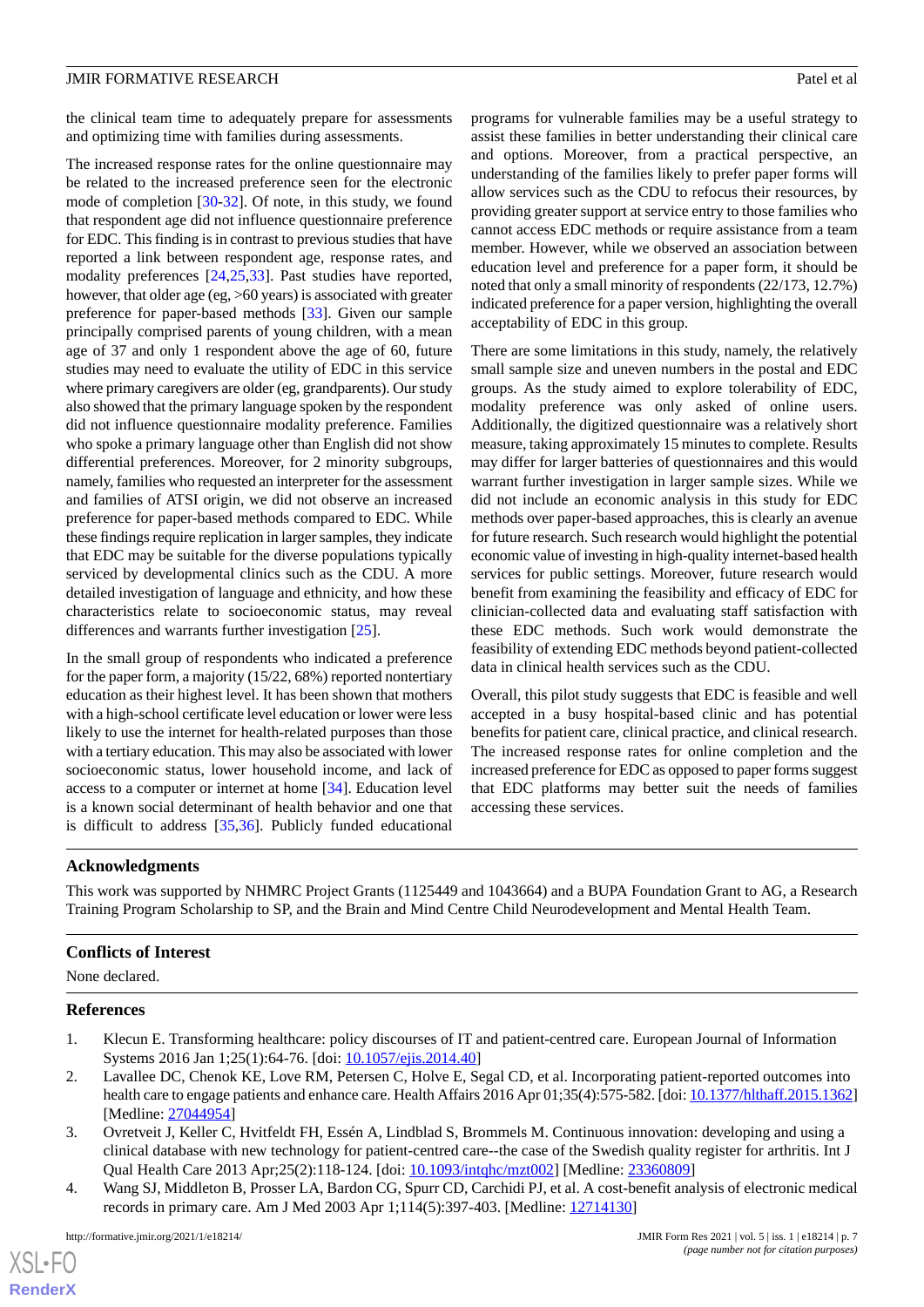#### **JMIR FORMATIVE RESEARCH Patel et al.** Patel et al. Patel et al. Patel et al.

- <span id="page-7-1"></span>5. Gardner W, Morton S, Tinoco A, Scholle SH, Canan BD, Kelleher KJ. Is It Feasible to Use Electronic Health Records for Quality Measurement of Adolescent Care? J Healthc Qual 2016;38(3):164-174. [doi: [10.1097/01.JHQ.0000462675.17265.db\]](http://dx.doi.org/10.1097/01.JHQ.0000462675.17265.db) [Medline: [26042752](http://www.ncbi.nlm.nih.gov/entrez/query.fcgi?cmd=Retrieve&db=PubMed&list_uids=26042752&dopt=Abstract)]
- 6. Staziaki PV, Kim P, Vadvala HV, Ghoshhajra BB. Medical Registry Data Collection Efficiency: A Crossover Study Comparing Web-Based Electronic Data Capture and a Standard Spreadsheet. J Med Internet Res 2016 Jun 08;18(6):e141 [[FREE Full text](http://www.jmir.org/2016/6/e141/)] [doi: [10.2196/jmir.5576](http://dx.doi.org/10.2196/jmir.5576)] [Medline: [27277523](http://www.ncbi.nlm.nih.gov/entrez/query.fcgi?cmd=Retrieve&db=PubMed&list_uids=27277523&dopt=Abstract)]
- <span id="page-7-2"></span><span id="page-7-0"></span>7. Highfill T. Do hospitals with electronic health records have lower costs? A systematic review and meta-analysis. International Journal of Healthcare Management 2019 May 21;13(1):65-71. [doi: [10.1080/20479700.2019.1616895](http://dx.doi.org/10.1080/20479700.2019.1616895)]
- 8. Palacio C, Harrison JP, Garets D. Benchmarking electronic medical records initiatives in the US: a conceptual model. J Med Syst 2010 Jun 6;34(3):273-279. [doi: [10.1007/s10916-008-9238-5](http://dx.doi.org/10.1007/s10916-008-9238-5)] [Medline: [20503611\]](http://www.ncbi.nlm.nih.gov/entrez/query.fcgi?cmd=Retrieve&db=PubMed&list_uids=20503611&dopt=Abstract)
- <span id="page-7-3"></span>9. Park Y, Han D. Current Status of Electronic Medical Record Systems in Hospitals and Clinics in Korea. Healthc Inform Res 2017 Jul;23(3):189-198 [[FREE Full text\]](http://www.e-hir.org/journal/viewJournal.html?year=2017&vol=023&num=03&page=189) [Medline: [28875054\]](http://www.ncbi.nlm.nih.gov/entrez/query.fcgi?cmd=Retrieve&db=PubMed&list_uids=28875054&dopt=Abstract)
- <span id="page-7-4"></span>10. Ovretveit J, Scott T, Rundall TG, Shortell SM, Brommels M. Implementation of electronic medical records in hospitals: two case studies. Health Policy 2007 Dec;84(2-3):181-190. [doi: [10.1016/j.healthpol.2007.05.013\]](http://dx.doi.org/10.1016/j.healthpol.2007.05.013) [Medline: [17624470](http://www.ncbi.nlm.nih.gov/entrez/query.fcgi?cmd=Retrieve&db=PubMed&list_uids=17624470&dopt=Abstract)]
- <span id="page-7-5"></span>11. Canaway R, Boyle DI, Manski-Nankervis JE, Bell J, Hocking JS, Clarke K, et al. Gathering data for decisions: best practice use of primary care electronic records for research. Med J Aust 2019 Apr;210 Suppl 6:S12-S16 [[FREE Full text](http://europepmc.org/abstract/MED/30927466)] [doi: [10.5694/mja2.50026](http://dx.doi.org/10.5694/mja2.50026)] [Medline: [30927466](http://www.ncbi.nlm.nih.gov/entrez/query.fcgi?cmd=Retrieve&db=PubMed&list_uids=30927466&dopt=Abstract)]
- <span id="page-7-6"></span>12. Productivity Commission. Data Availability and Use, Inquiry Report. Canberra, ACT: Productivity Commission; 2017. URL: <https://www.pc.gov.au/inquiries/completed/data-access/report/data-access.pdf> [accessed 2020-01-16]
- <span id="page-7-7"></span>13. Dickinson FM, McCauley M, Madaj B, van den Broek N. Using electronic tablets for data collection for healthcare service and maternal health assessments in low resource settings: lessons learnt. BMC Health Serv Res 2019 May 27;19(1):336 [[FREE Full text](https://bmchealthservres.biomedcentral.com/articles/10.1186/s12913-019-4161-7)] [doi: [10.1186/s12913-019-4161-7\]](http://dx.doi.org/10.1186/s12913-019-4161-7) [Medline: [31133032](http://www.ncbi.nlm.nih.gov/entrez/query.fcgi?cmd=Retrieve&db=PubMed&list_uids=31133032&dopt=Abstract)]
- <span id="page-7-8"></span>14. Bodagh N, Archbold RA, Weerackody R, Hawking MKD, Barnes MR, Lee AM, et al. Feasibility of real-time capture of routine clinical data in the electronic health record: a hospital-based, observational service-evaluation study. BMJ Open 2018 Mar 08;8(3):e019790 [[FREE Full text](http://bmjopen.bmj.com/cgi/pmidlookup?view=long&pmid=29523565)] [doi: [10.1136/bmjopen-2017-019790](http://dx.doi.org/10.1136/bmjopen-2017-019790)] [Medline: [29523565](http://www.ncbi.nlm.nih.gov/entrez/query.fcgi?cmd=Retrieve&db=PubMed&list_uids=29523565&dopt=Abstract)]
- <span id="page-7-9"></span>15. Ebert JF, Huibers L, Christensen B, Christensen MB. Paper- or Web-Based Questionnaire Invitations as a Method for Data Collection: Cross-Sectional Comparative Study of Differences in Response Rate, Completeness of Data, and Financial Cost. J Med Internet Res 2018 Jan 23;20(1):e24 [[FREE Full text](http://www.jmir.org/2018/1/e24/)] [doi: [10.2196/jmir.8353\]](http://dx.doi.org/10.2196/jmir.8353) [Medline: [29362206](http://www.ncbi.nlm.nih.gov/entrez/query.fcgi?cmd=Retrieve&db=PubMed&list_uids=29362206&dopt=Abstract)]
- <span id="page-7-10"></span>16. Thriemer K, Ley B, Ame SM, Puri MK, Hashim R, Chang NY, et al. Replacing paper data collection forms with electronic data entry in the field: findings from a study of community-acquired bloodstream infections in Pemba, Zanzibar. BMC Res Notes 2012;5:113 [[FREE Full text](http://www.biomedcentral.com/1756-0500/5/113)] [doi: [10.1186/1756-0500-5-113\]](http://dx.doi.org/10.1186/1756-0500-5-113) [Medline: [22353420](http://www.ncbi.nlm.nih.gov/entrez/query.fcgi?cmd=Retrieve&db=PubMed&list_uids=22353420&dopt=Abstract)]
- <span id="page-7-11"></span>17. Bjertnaes O, Iversen HH, Skrivarhaug T. A randomized comparison of three data collection models for the measurement of parent experiences with diabetes outpatient care. BMC Med Res Methodol 2018 Sep 20;18(1):95 [\[FREE Full text](https://bmcmedresmethodol.biomedcentral.com/articles/10.1186/s12874-018-0557-z)] [doi: [10.1186/s12874-018-0557-z](http://dx.doi.org/10.1186/s12874-018-0557-z)] [Medline: [30236067\]](http://www.ncbi.nlm.nih.gov/entrez/query.fcgi?cmd=Retrieve&db=PubMed&list_uids=30236067&dopt=Abstract)
- <span id="page-7-12"></span>18. Barbaro J, Dissanayake C. Autism spectrum disorders in infancy and toddlerhood: a review of the evidence on early signs, early identification tools, and early diagnosis. J Dev Behav Pediatr 2009 Oct;30(5):447-459. [doi: [10.1097/DBP.0b013e3181ba0f9f](http://dx.doi.org/10.1097/DBP.0b013e3181ba0f9f)] [Medline: [19823139\]](http://www.ncbi.nlm.nih.gov/entrez/query.fcgi?cmd=Retrieve&db=PubMed&list_uids=19823139&dopt=Abstract)
- <span id="page-7-13"></span>19. Rutter M. Autism: its recognition, early diagnosis, and service implications. J Dev Behav Pediatr 2006 Apr;27(2 Suppl):S54-S58. [doi: [10.1097/00004703-200604002-00002\]](http://dx.doi.org/10.1097/00004703-200604002-00002) [Medline: [16685186](http://www.ncbi.nlm.nih.gov/entrez/query.fcgi?cmd=Retrieve&db=PubMed&list_uids=16685186&dopt=Abstract)]
- <span id="page-7-14"></span>20. Koegel LK, Koegel RL, Ashbaugh K, Bradshaw J. The importance of early identification and intervention for children with or at risk for autism spectrum disorders. Int J Speech Lang Pathol 2014 Feb;16(1):50-56. [doi: [10.3109/17549507.2013.861511\]](http://dx.doi.org/10.3109/17549507.2013.861511) [Medline: [24328352\]](http://www.ncbi.nlm.nih.gov/entrez/query.fcgi?cmd=Retrieve&db=PubMed&list_uids=24328352&dopt=Abstract)
- <span id="page-7-16"></span><span id="page-7-15"></span>21. McConachie H, Diggle T. Parent implemented early intervention for young children with autism spectrum disorder: a systematic review. J Eval Clin Pract 2007 Feb;13(1):120-129. [doi: [10.1111/j.1365-2753.2006.00674.x](http://dx.doi.org/10.1111/j.1365-2753.2006.00674.x)] [Medline: [17286734](http://www.ncbi.nlm.nih.gov/entrez/query.fcgi?cmd=Retrieve&db=PubMed&list_uids=17286734&dopt=Abstract)]
- 22. Ben Itzchak E, Zachor DA. Who benefits from early intervention in autism spectrum disorders? Research in Autism Spectrum Disorders 2011 Jan;5(1):345-350. [doi: [10.1016/j.rasd.2010.04.018](http://dx.doi.org/10.1016/j.rasd.2010.04.018)]
- <span id="page-7-17"></span>23. Fan W, Yan Z. Factors affecting response rates of the web survey: A systematic review. Computers in Human Behavior 2010 Mar;26(2):132-139. [doi: [10.1016/j.chb.2009.10.015\]](http://dx.doi.org/10.1016/j.chb.2009.10.015)
- <span id="page-7-19"></span><span id="page-7-18"></span>24. Jenkins P, Sng S, Brooksbank K, Brooksbank A. Socioeconomic deprivation and age are barriers to the online collection of patient reported outcome measures in orthopaedic patients. Ann R Coll Surg Engl 2016 Jan;98(1):40-44 [\[FREE Full](http://europepmc.org/abstract/MED/26688398) [text](http://europepmc.org/abstract/MED/26688398)] [doi: [10.1308/rcsann.2016.0007\]](http://dx.doi.org/10.1308/rcsann.2016.0007) [Medline: [26688398\]](http://www.ncbi.nlm.nih.gov/entrez/query.fcgi?cmd=Retrieve&db=PubMed&list_uids=26688398&dopt=Abstract)
- 25. Schamber EM, Takemoto SK, Chenok KE, Bozic KJ. Barriers to completion of Patient Reported Outcome Measures. J Arthroplasty 2013 Oct;28(9):1449-1453. [doi: [10.1016/j.arth.2013.06.025](http://dx.doi.org/10.1016/j.arth.2013.06.025)] [Medline: [23890831\]](http://www.ncbi.nlm.nih.gov/entrez/query.fcgi?cmd=Retrieve&db=PubMed&list_uids=23890831&dopt=Abstract)
- 26. Flesch, R. A new readability yardstick. J Appl Psychol 1948 Jun;32(3):221-233. [doi: [10.1037/h0057532](http://dx.doi.org/10.1037/h0057532)] [Medline: [18867058](http://www.ncbi.nlm.nih.gov/entrez/query.fcgi?cmd=Retrieve&db=PubMed&list_uids=18867058&dopt=Abstract)]
- 27. Harris PA, Taylor R, Thielke R, Payne J, Gonzalez N, Conde JG. Research electronic data capture (REDCap)--a metadata-driven methodology and workflow process for providing translational research informatics support. J Biomed Inform 2009 Apr;42(2):377-381 [\[FREE Full text\]](http://linkinghub.elsevier.com/retrieve/pii/S1532-0464(08)00122-6) [doi: [10.1016/j.jbi.2008.08.010](http://dx.doi.org/10.1016/j.jbi.2008.08.010)] [Medline: [18929686](http://www.ncbi.nlm.nih.gov/entrez/query.fcgi?cmd=Retrieve&db=PubMed&list_uids=18929686&dopt=Abstract)]

[XSL](http://www.w3.org/Style/XSL)•FO **[RenderX](http://www.renderx.com/)**